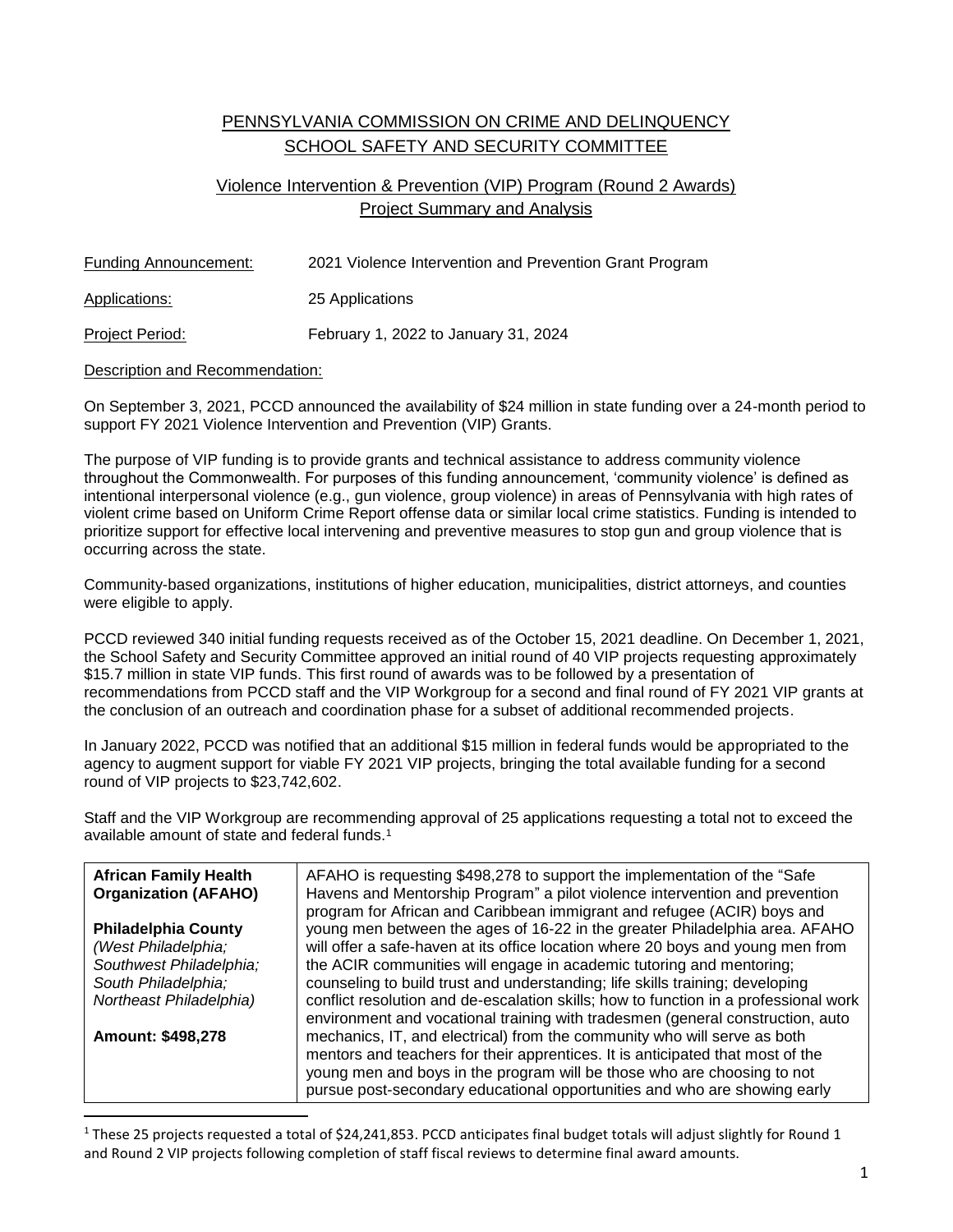|                                                                                                                                                                                                                                                                                                       | signs of negative behavior and with the staff and contractors, we strive to build<br>the missing village community (adults and elders who are genuinely interested<br>in the success of these young men) that is absent for many in the program's<br>targeted demographic. Funds will support staffing and benefits; payments to<br>Vocational Contractors for their training and supplies; incentives for regular<br>attendance, active participation and program completion; transportation<br>vouchers and local staff travel; program supplies; and liability insurance.                                                                                                                                                                                                                                                                                                                                                                                                                                                                                                                                                                                                                                                                        |
|-------------------------------------------------------------------------------------------------------------------------------------------------------------------------------------------------------------------------------------------------------------------------------------------------------|-----------------------------------------------------------------------------------------------------------------------------------------------------------------------------------------------------------------------------------------------------------------------------------------------------------------------------------------------------------------------------------------------------------------------------------------------------------------------------------------------------------------------------------------------------------------------------------------------------------------------------------------------------------------------------------------------------------------------------------------------------------------------------------------------------------------------------------------------------------------------------------------------------------------------------------------------------------------------------------------------------------------------------------------------------------------------------------------------------------------------------------------------------------------------------------------------------------------------------------------------------|
| <b>Anti-Violence Partnership</b><br>of Philadelphia<br><b>Philadelphia County</b><br>(Philadelphia Police<br>Districts #12, #16, #18, and<br>#19)<br>Amount: \$1,371,489                                                                                                                              | The Anti-Violence Partnership of Philadelphia is requesting \$1,371,489 to<br>expand its Counseling Center (CC), Youth Violence Outreach Initiative (YVO),<br>Victim/Witness Services (VWS) and administrative infrastructure to serve more<br>Philadelphians in areas hardest hit by gun violence (Police Districts 12, 16, 18<br>and 19). Funds will support salaries and benefits for therapists, victim<br>advocates, and other personnel; consultants; laptops for new staff; furniture for<br>new staff; supplies; sound reducing panels; staff/client SEPTA travel passes and<br>other transportation expenses (e.g., parking); and indirect costs.                                                                                                                                                                                                                                                                                                                                                                                                                                                                                                                                                                                          |
| <b>Berks Community Action</b><br>Program, Inc.<br><b>Berks County</b><br>(City of Reading; Reading<br><b>School District; Antietam</b><br><b>School District; Governor</b><br>Mifflin School District:<br>Muhlenberg School District;<br><b>West Reading School</b><br>District)<br>Amount: \$600,000 | The Berks Community Action Program, Inc. (BCAP) is requesting up to<br>\$600,000 to support its Community Youth and Outreach initiatives. The<br>Community Youth Initiative is intended to support a multitude of programs and<br>services established or proposed across the entire service delivery area that<br>combat poverty, engage youth in positive social and educational activities in an<br>effort to reduce and eliminate gang involvement and gun violence. BCAP will<br>deploy a highly trained outreach specialist, in conjunction with other trained staff<br>from partner organizations to interface with youth engaged in gang activities, the<br>perpetuation of gun violence, and other socially dysfunctional activities. BCAP<br>will work in coordination with a diverse group of agencies across a wide field of<br>disciplines (i.e. law enforcement, education, arts, entertainment, social services,<br>health, etc.) to mobilize all resources in an effort to prevent and reduce gun<br>violence. Funds will support or supplement personnel (three staff & admin);<br>benefits; travel and training; supplies and operating expenses; and other<br>expenses (youth activities/trips, incentives, stipends, outreach). |
| <b>Children's Hospital of</b><br>Philadelphia (CHOP)<br><b>Philadelphia County</b><br>(Philadelphia)<br>Amount: \$1,119,262                                                                                                                                                                           | The Violence Intervention Program (VIP) at Children's Hospital of Philadelphia<br>(CHOP) is requesting a total of \$1,119,262 in funding to support the continuation<br>and expansion of its Hospital Based Violence Intervention Program (HVIP).<br>CHOP's violence intervention and trauma support services are comprised of<br>three trauma-informed program interventions: intensive case management;<br>mental health therapy; and peer-led psychoeducational peer groups. A portion<br>of requested funding ("Maintenance Funding") will allow VIP to continue to<br>provide current services to youth and families in Philadelphia, and to evaluate<br>those services with accuracy and rigor. The remainder of requested funding will<br>increase VIP's reach to a larger number of youth and families ("Expansion<br>Funding") through CHOP's Philadelphia-based primary care practices.                                                                                                                                                                                                                                                                                                                                                   |
| City of Philadelphia -<br><b>Managing Director's</b><br><b>Office</b><br><b>Philadelphia County</b><br>(Southwest Philadelphia;<br>South Philadelphia; Central<br>Philadelphia; Northeast<br>Philadelphia; East<br>Philadelphia)<br>Amount: \$2,000,000                                               | The City of Philadelphia's Managing Directors Office is requesting \$2,000,000<br>over two years to expand the City's Group Violence Intervention (GVI) strategy,<br>which employs law enforcement and social services to engage individuals at the<br>"highest risk" of gun violence involvement. Funds would support costs<br>associated with one Citywide Caseworker Supervisor and 12 Caseworkers<br>deployed across the Southwest, South, Central, Northwest, and Northeast<br>Divisions as well as the addition of a Law Enforcement Specialist position to<br>enhance coordination and cooperation among law enforcement agencies.<br>Funding would also support costs associated with transportation (leasing GVI<br>MCIT vans) as well as the development and implementation of a comprehensive<br>communications strategy for GVI (full-time communications specialist) to provide<br>a counter-messaging campaign to compete with the rising number of online<br>disputes that lead to gun violence.                                                                                                                                                                                                                                     |
| <b>Community College of</b><br><b>Allegheny County (CCAC)</b>                                                                                                                                                                                                                                         | The Community College of Allegheny County (CCAC) is requesting \$800,000 to<br>develop a holistic approach to reducing the ever-increasing rates of gun                                                                                                                                                                                                                                                                                                                                                                                                                                                                                                                                                                                                                                                                                                                                                                                                                                                                                                                                                                                                                                                                                             |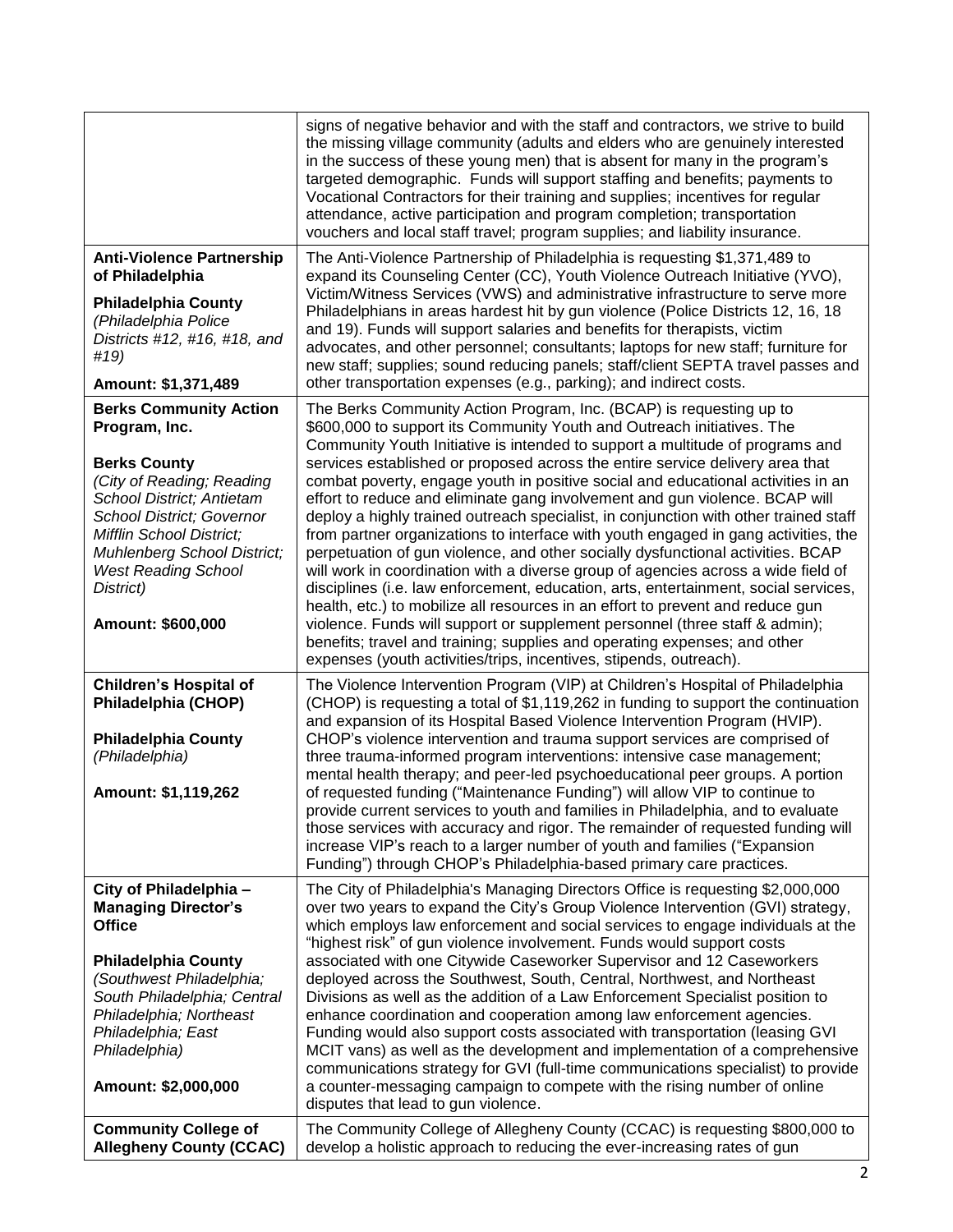| <b>Allegheny County</b><br>(Pittsburgh; Homewood<br>North; Homewood South;<br>Homewood West)<br>Amount: \$800,000                                                                                                                      | violence for youth within the City of Pittsburgh and all of Allegheny County.<br>CCAC's approach includes mental health/social work services, transportation<br>services to and from workforce development programs provided by CCAC as<br>well as mentorship opportunities during and after successful completion of any<br>program provided through CCAC. Funds will support personnel (one full-time<br>staff member to manage the program, two full-time staff members to provide<br>academic support and job search services); financial assistance to potential<br>participants; transportation services for participants to attend courses at the<br>West Hills Center; various supplies and operating expenses; and compensation<br>for licensed community mental health providers in the region.                                                                                                                                                                                                                                                                                                                                                                                                                                |
|----------------------------------------------------------------------------------------------------------------------------------------------------------------------------------------------------------------------------------------|------------------------------------------------------------------------------------------------------------------------------------------------------------------------------------------------------------------------------------------------------------------------------------------------------------------------------------------------------------------------------------------------------------------------------------------------------------------------------------------------------------------------------------------------------------------------------------------------------------------------------------------------------------------------------------------------------------------------------------------------------------------------------------------------------------------------------------------------------------------------------------------------------------------------------------------------------------------------------------------------------------------------------------------------------------------------------------------------------------------------------------------------------------------------------------------------------------------------------------------|
| <b>Concilio De</b><br><b>Organizaciones Hispanas</b><br>- El Concilio<br><b>Philadelphia County</b><br>(Kensington; Fairhill;<br>Frankford; Hunting Park)<br>Amount: \$475,000                                                         | Concilio is requesting \$475,000 to support the implementation of Safe Haven<br>services to 250 young adults (16-24 years old). Funds will support staffing a<br>Program Coordinator and two Workforce Development Case Managers, and<br>support personnel; cover a contracted Behavioral Health psychologist/therapist;<br>incentives for 75 internships; operations (supplies, program materials,<br>laptops/cellphones, facilities); and indirect costs. Concilio proposes to<br>incorporate interventions in gun violence prevention that address economic<br>inequities through workforce development training, support services, low social<br>mobility through educational improvement (completion of high school, GED,<br>collegiate or vocational studies), economic opportunities with work experiences<br>and internships, behavioral support through trauma-informed intervention mental<br>health for individuals and families and social services referral.                                                                                                                                                                                                                                                                |
| <b>CORA Services Inc.</b><br><b>Philadelphia County</b><br>(Allegheny West;<br>Tioga/Nicetown; Fairhill;<br>Kensington; Strawberry<br>Mansion; Cobbs Creek;<br>Kingsessing; Mantua;<br>Hunting Park; Greys Ferry)<br>Amount: \$726,432 | The Good Shepherd Mediation division of CORA Services is requesting<br>\$726,432 to actualize a two-tiered program that mitigates gun and group<br>violence by empowering neighborhoods with high volumes of assaults to resolve<br>conflicts using mediation, restorative justice, and community dialogue. The<br>program will host a recurring six-month Restorative Justice course that prepares<br>youth in these neighborhoods to become mediators, restorative justice<br>facilitators, and community organizers while simultaneously providing the<br>respective neighborhoods with Restorative Justice services. As part of their<br>training, course participants will have the opportunity to observe and assist with<br>the facilitation of these Restorative Justice services. Funds will support personnel<br>costs, including a full-time Course Manager, a full-time Service Coordinator, two<br>part-time Restorative Justice Practitioners, 30% of a Program Administrator's<br>salary, and 8% of the organization's Chief Program Officer's salary; provide<br>participants with a stipend, assistance with public transportation fees and other<br>expenses; and reimburse the program's supplies and operating fees. |
| <b>Delaware County District</b><br><b>Attorney's Office</b><br><b>Delaware County</b><br>(Chester City; Delaware<br>County)<br>Amount: \$2,000,000                                                                                     | The Office of the District Attorney (DAO) of Delaware County is requesting<br>\$2,000,000 over a two-year period to support and expand the DAO's group<br>violence intervention (GVI) program in the City of Chester. Specifically, funds<br>are requested to: (i) hire a Community Engagement Program Coordinator to<br>implement a robust calendar of community engagement activities; (ii) hire an<br>additional Community Resource Specialist to assist in the identification of at-risk<br>individuals; (iii) hire a Case Manager for the at-risk individuals identified by the<br>Community Resource Specialist; (iv) supplement the resources of the Chester<br>Police Department to ensure that adequate personnel are available to support<br>both intelligence gathering and community engagement; (v) invest in community<br>clean-up of illegal dump sites in the City. In addition, funding is being requested<br>to acquire a license to implement the Fusus Real-Time Crime Center in the<br>Cloud (RTC3) system in Delaware County.                                                                                                                                                                                      |
| <b>The Education Culture</b><br><b>Opportunities (ECO)</b><br><b>Foundation</b><br><b>Philadelphia County</b>                                                                                                                          | The Education Culture Opportunities (ECO) Foundation is requesting up to<br>\$150,000 to support youth and young adult workforce development initiatives<br>that train Energy Management Specialists (EMS) to work directly with school-<br>aged youth in managing their emotions, actions, power, energy, and ultimately<br>improving their conflict resolution skills. Trained EMS are young adults who<br>intervene with the demographic of those that are most prone to gun violence                                                                                                                                                                                                                                                                                                                                                                                                                                                                                                                                                                                                                                                                                                                                                 |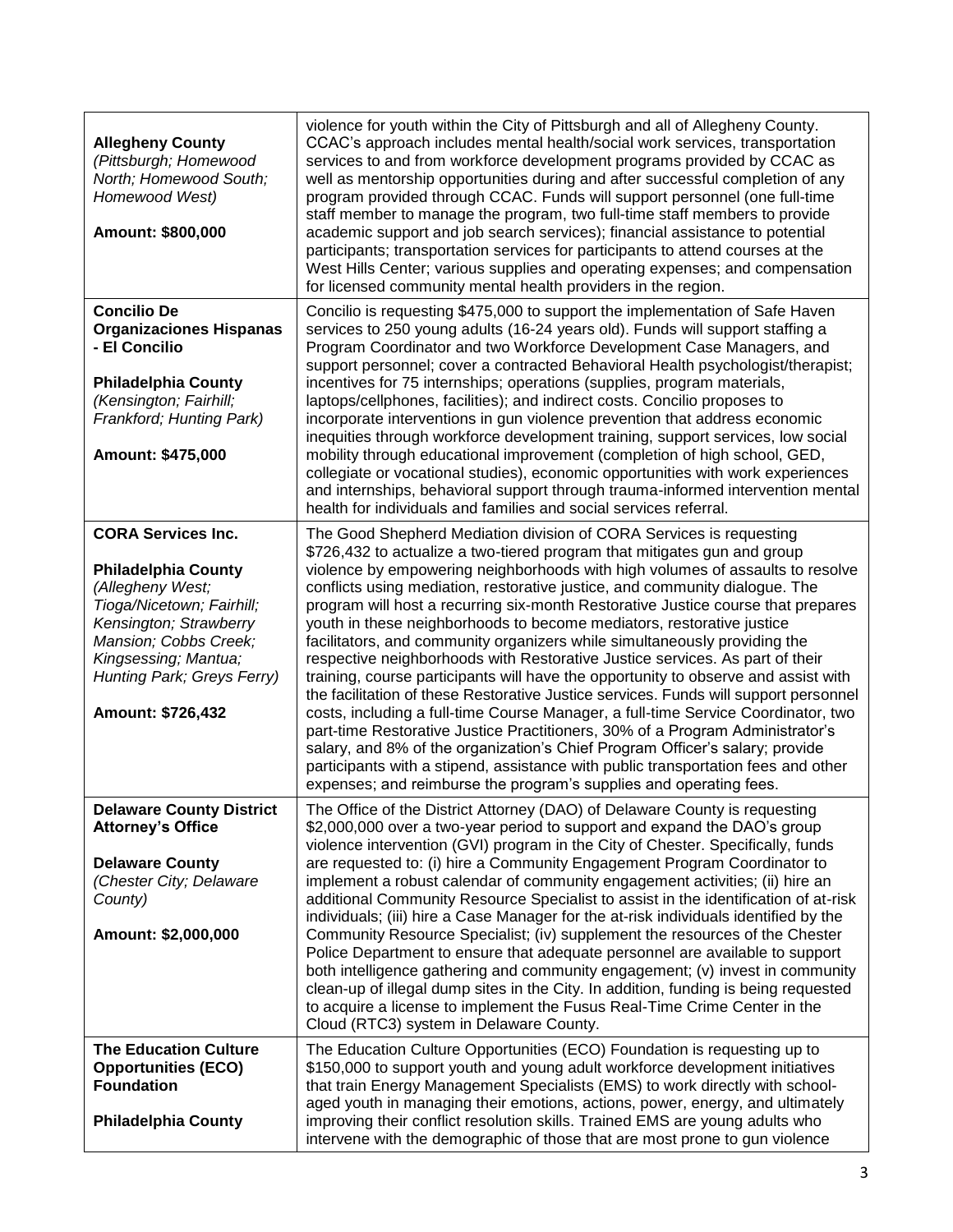| (Southwest Philadelphia -<br>ZIP Code 19143; West<br>Philadelphia - ZIP Code<br>19139; North Philadelphia-<br>ZIP Code 19132)<br>Amount: \$150,000                     | involvement. Funds will support young adults to experience more meaningful<br>and desirable workforce development opportunities. They will get on-the-job<br>training, be fairly compensated at \$18 an hour, and gain transferable skills for<br>the current job market. Additionally, school-aged youth will benefit from funding.<br>EMS will oversee the Foundation's Young BUL (Bold Unstoppable Leader)<br>program, which seeks to create employment opportunities for youth who will<br>provide grocery delivery services to citizens with limited or no access to grocery<br>stores. The Foundation's programs and target population are designed to<br>intervene and provide alternative, positive direction to youth who face increased<br>exposure to crime and risky behaviors. At the end of the program, they will have<br>an opportunity to be gainfully employed. Funds will be used for weekly<br>transportation pass for EMS to travel to sites, support stipends to youth for their<br>mutual aid work, resource kits for EMS (including uniforms and classroom<br>supplies), and indirect costs. |
|------------------------------------------------------------------------------------------------------------------------------------------------------------------------|----------------------------------------------------------------------------------------------------------------------------------------------------------------------------------------------------------------------------------------------------------------------------------------------------------------------------------------------------------------------------------------------------------------------------------------------------------------------------------------------------------------------------------------------------------------------------------------------------------------------------------------------------------------------------------------------------------------------------------------------------------------------------------------------------------------------------------------------------------------------------------------------------------------------------------------------------------------------------------------------------------------------------------------------------------------------------------------------------------------------|
| <b>EducationWorks</b><br>(PowerCorpsPHL)<br><b>Philadelphia County</b><br>(West Philadelphia; North<br>Philadelphia; Southwest<br>Philadelphia)<br>Amount: \$2,000,000 | PowerCorpsPHL (PCPHL), operated by EducationWorks, is requesting<br>\$2,000,000 over two years to provide innovative paid work experiences and<br>supportive services that lead to career pathway jobs for young Black and Latinx<br>Philadelphians who experience barriers to quality employment related to court<br>involvement, lack of postsecondary education and work experience, and the<br>effects of poverty. PCPHL has two tracks that both lead to career training: 1)<br>direct entry into full-time, paid work experience through crew-based AmeriCorps<br>service in Philadelphia communities, or 2) for court-involved individuals, more<br>rapid entry through the preparatory TRUST program, which provides part-time<br>paid work experience and robust supportive services that can lead to<br>subsequent AmeriCorps crew enrollment. Funds will support increased staff<br>costs; wage stipends for participants; wraparound supports that remove barriers<br>to employment, such as transportation supports; consultants to support<br>recruitment and evaluation; and program supplies.        |
| <b>Father's Day Rally</b><br><b>Committee</b><br><b>Philadelphia County</b><br>(Philadelphia)<br>Amount: \$75,000                                                      | Father's Day Rally Committee, Inc. is requesting \$75,000 to support the<br>implementation of "Fathers On A Mission" program to offer support to fathers<br>that lose loved ones to gun violence. Funds will support the cost of a part-time<br>Case Worker; part-time Administrative Assistant; and part-time Program<br>Manager; and include supplies to support their work, including laptops and<br>cellphones. The organization will provide fathers with the skills and tools to<br>overcome the trauma allowing them to create interaction with members of their<br>families and community to share their experience to help reduce levels of<br>violence.                                                                                                                                                                                                                                                                                                                                                                                                                                                    |
| <b>Foundation of HOPE</b><br><b>Allegheny County</b><br>(Pittsburgh - Northside;<br><b>Allegheny County)</b><br>Amount: \$1,300,000                                    | The Foundation of HOPE is requesting up to \$1,300,000 to support the<br>implementation of an Aftercare/Diversion model program where trained peer<br>support specialists work hand in hand with case managers and a mental health<br>therapist to support those negatively impacted by the criminal justice system,<br>thereby attempting to break the cycle of incarceration and gun violence within<br>marginalized communities. Additionally, this request would permit the<br>Foundation of HOPE to support and serve those traumatized for almost two<br>years of isolation behind bars for 23/24 hours as a result of COVID isolation<br>restrictions. These efforts would strengthen families and support local<br>communities. Funds will support the training and hiring of several peer support<br>specialists; additional case managers; a mental health therapist; the cost of a<br>consultant; support staff. Funds would also cover programming and supplies to                                                                                                                                       |
|                                                                                                                                                                        | support their work, including benefits, laptops and cellphones, travel, and<br>community education expenses.                                                                                                                                                                                                                                                                                                                                                                                                                                                                                                                                                                                                                                                                                                                                                                                                                                                                                                                                                                                                         |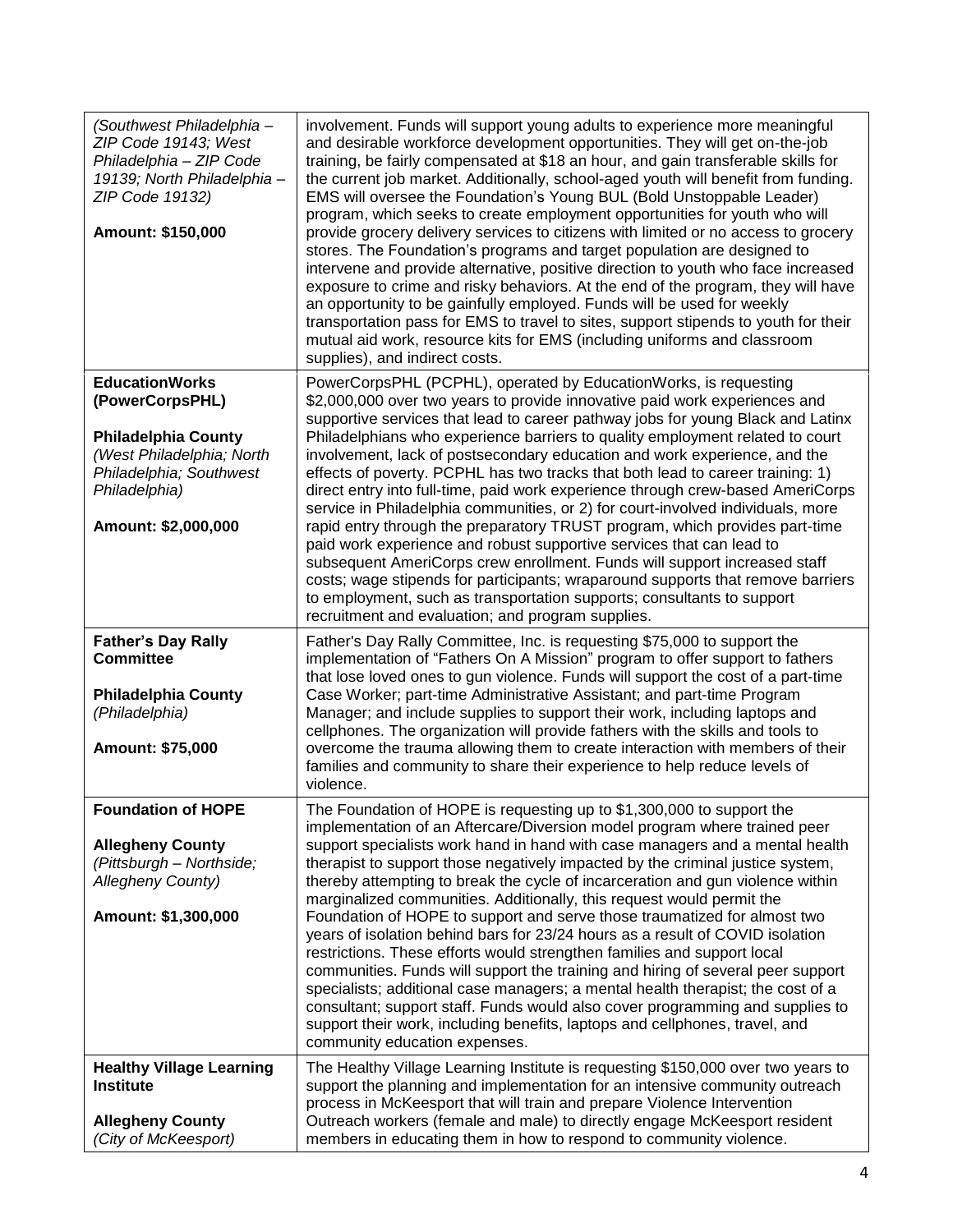| Amount: \$150,000                                                                                                        | Additionally, the program intends to have a weekly presence throughout<br>McKeesport with concentration on the "hot spots" and will connect directly with<br>individuals at risk of perpetrating an incident of violence. Funds will support the<br>training costs of the part-time Outreach Workers and Violence<br>Specialists/Interrupters; several consultants, including a Program Coordinator,<br>two part-time Summer Violence Prevention Specialists/Interrupters; as well as<br>supplies to support their work, including laptops and cellphones.                                                                                                                                                                                                                                                                                                                                                                                                                                                                                                                                                                                                                                                                                                                                                                                                                                                                                                                                                                                                                                                                                                                                                                                                                           |
|--------------------------------------------------------------------------------------------------------------------------|--------------------------------------------------------------------------------------------------------------------------------------------------------------------------------------------------------------------------------------------------------------------------------------------------------------------------------------------------------------------------------------------------------------------------------------------------------------------------------------------------------------------------------------------------------------------------------------------------------------------------------------------------------------------------------------------------------------------------------------------------------------------------------------------------------------------------------------------------------------------------------------------------------------------------------------------------------------------------------------------------------------------------------------------------------------------------------------------------------------------------------------------------------------------------------------------------------------------------------------------------------------------------------------------------------------------------------------------------------------------------------------------------------------------------------------------------------------------------------------------------------------------------------------------------------------------------------------------------------------------------------------------------------------------------------------------------------------------------------------------------------------------------------------|
| <b>House of Umoja</b><br><b>Philadelphia County</b><br>(Carroll Park; ZIP codes<br>19131 and 19151)<br>Amount: \$150,000 | The House of Umoja is requesting \$150,000 to support the implementation of<br>the Umoja Intentional Community, a model multi-tiered community outreach and<br>youth leadership initiative that creates a violence-free zone of Carroll Park<br>community; executes block by block; provides resource triage; mobilizes block<br>captains as advocates for block members who identify families in need while<br>also identifying resources block members may provide to the community;<br>provides sanctuary space for block captains and block members to voice their<br>needs and devise solutions; gives voice to young adults age 15-25 to layout a<br>blueprint for their future through youth editions of Umoja magazine; implements<br>"Planting Seeds of Peace" messaging campaign throughout Carroll Park in<br>partnership with local stores and restaurants; hosts a yearly hybrid Healing<br>Conference bringing stakeholders, community members, youth age 15-25, and<br>wellness and behavioral health practitioners; and has an urban peace corps of<br>students enrolled in 11th and 12th grades trained via the Fattah Peace Corp<br>Academy, a 12-week leadership after-school program. Funds will support the<br>development and training costs of block captains, stakeholders, youth<br>ambassadors, consultants and resource triage workers; cover the cost of part-<br>time consultants, including a Program Director and two Social Workers; as well<br>as supplies to support the work.                                                                                                                                                                                                                                                                     |
| <b>Impact Services</b><br><b>Philadelphia County</b><br>(Kensington - ZIP code<br>19134)<br>Amount: \$1,500,000          | Impact Services is requesting \$1.5 million to launch an Anti-Violence Program<br>that connects to its existing community engagement and workforce development<br>programming. Funds will support:<br>(1) Direct Outreach/Engagement by hiring a cohort of Kensington residents with<br>lived experience who will engage at-risk young adults (ages 18-34) who are<br>actively or recently engaged in activities that put them at risk of gun violence;<br>(2) Structured Mentoring at individual and group levels, using Impact's Trauma<br>Informed Community Development (TICD) curriculum, counselor-facilitated<br>drop-in group sessions, and support from community-based behavioral health<br>partners;<br>(3) Job Placements & Paid Training Programs that offer sustaining incomes not<br>connected to the drug trade, as well as access to resources and referrals that<br>increase employability (record expungement, obtaining IDs/documents, benefits<br>enrollment, affordable housing, resume/interview preparation, referrals for<br>physical, mental, behavioral health care, etc.);<br>(4) Leadership Development & Community Projects using an adapted version of<br>Impact's Community Connectors program to build supportive networks, increase<br>social cohesion, develop personal and collective efficacy, and create long-term<br>connections with neighbors and peers; and<br>(5) Arts & Creative Self-Expression as a tool for engaging and building<br>community; coping with personal and community-based trauma; celebrating<br>individual and community talent and cultures; and shifting a dehumanizing public<br>narrative of powerlessness to one that recognizes and validates the unique<br>experiences and strengths present in the community. |
| <b>Lehigh Valley Hospital,</b><br>Inc.                                                                                   | Lehigh Valley Hospital, Inc. (LVH), in collaboration with Promise Neighborhoods<br>of the Lehigh Valley (PNLV), requests \$1,992,079 to expand its Cure Violence<br>pilot in Allentown and to additional counties/communities in Eastern                                                                                                                                                                                                                                                                                                                                                                                                                                                                                                                                                                                                                                                                                                                                                                                                                                                                                                                                                                                                                                                                                                                                                                                                                                                                                                                                                                                                                                                                                                                                             |
| Lehigh, Luzerne, Monroe,<br>and Northampton<br><b>Counties</b>                                                           | Pennsylvania. This project expands a collaboration between the LVH Trauma<br>Center and the PNLV Zero Youth Violence Team to build relationships with<br>people who are immersed in and struggling with violence, intervene during the<br>crisis of hospitalization, decrease retaliatory violence, and promote norm-                                                                                                                                                                                                                                                                                                                                                                                                                                                                                                                                                                                                                                                                                                                                                                                                                                                                                                                                                                                                                                                                                                                                                                                                                                                                                                                                                                                                                                                                |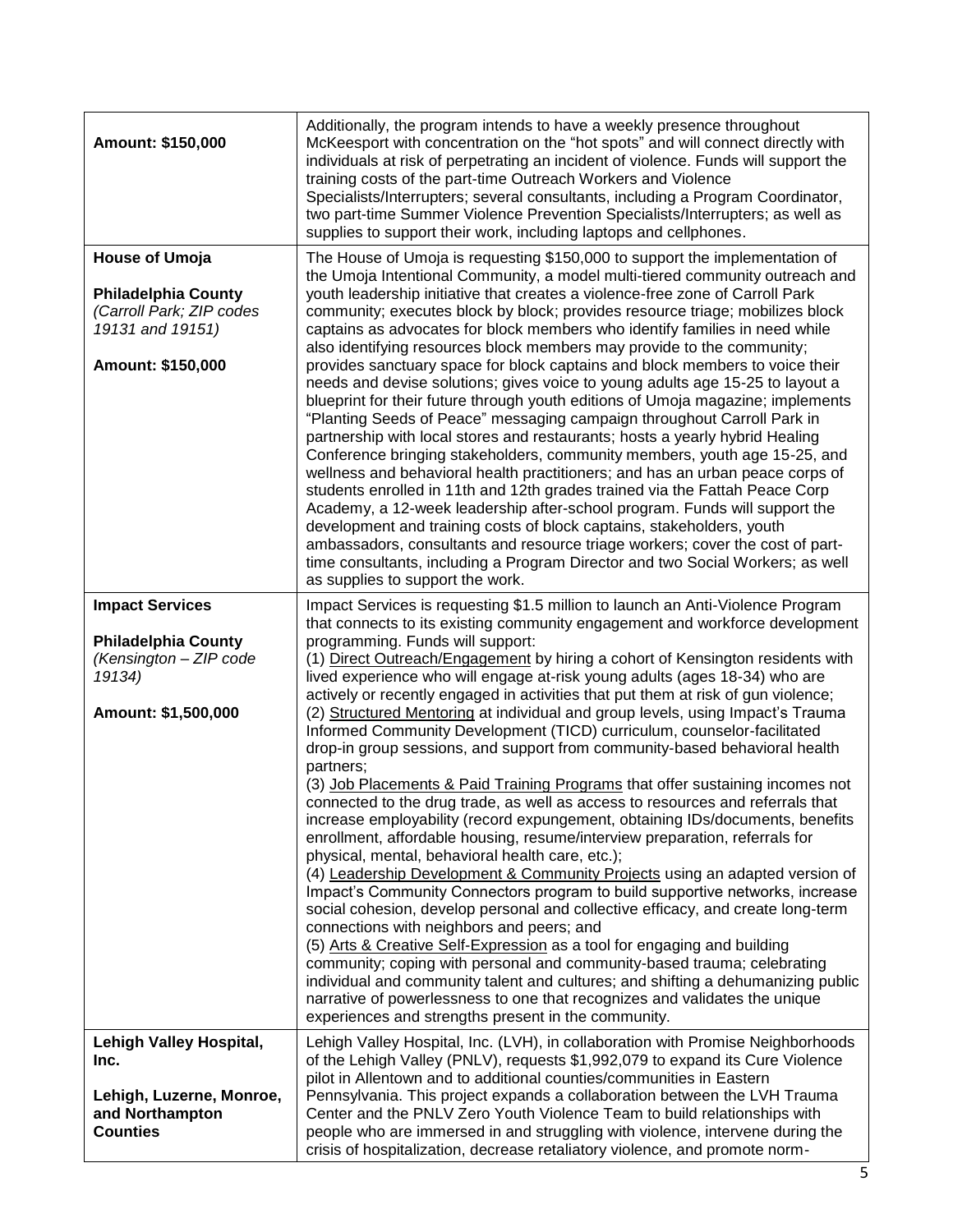| (Allentown; Bethlehem;<br>Easton; Hazleton; East<br>Stroudsburg)<br>Amount: \$1,992,079                                                  | changing messages of anti-violence. Funds will support personnel for both LVH<br>and PNLV (two hospital-based violence prevention coordinators, one<br>administrative support, and community-based teams comprising three outreach<br>workers, three violence interrupters, outreach oversight, a community<br>engagement specialist, administrative support, and an LCSW). Additional<br>expenses include equipment (vehicles for PNLV outreach and to travel to<br>various communities); travel (staff training and education, local travel); program<br>supplies needed for PNLV to set up Northampton County offices and both teams<br>to provide outreach to and support for communities and individuals affected by<br>violence; consultants for staff training, a community violence needs assessment,<br>a learning platform for survivors/perpetrators, and other expenses related to<br>marketing, social media and videography; as well as indirect costs.                                                                                                                                                                                                                                                                                                                                                                                                                                                                                                                                                                                          |
|------------------------------------------------------------------------------------------------------------------------------------------|----------------------------------------------------------------------------------------------------------------------------------------------------------------------------------------------------------------------------------------------------------------------------------------------------------------------------------------------------------------------------------------------------------------------------------------------------------------------------------------------------------------------------------------------------------------------------------------------------------------------------------------------------------------------------------------------------------------------------------------------------------------------------------------------------------------------------------------------------------------------------------------------------------------------------------------------------------------------------------------------------------------------------------------------------------------------------------------------------------------------------------------------------------------------------------------------------------------------------------------------------------------------------------------------------------------------------------------------------------------------------------------------------------------------------------------------------------------------------------------------------------------------------------------------------------------|
| <b>Luzerne County</b><br><b>Luzerne County</b><br>(Wilkes-Barre; Hazleton;<br>Kingston; Pittston;<br>Edwardsville)                       | Luzerne County is requesting \$363,565 to support the continuation of the<br>Luzerne County Gun Violence Reduction Task Force which will make Task<br>Force detectives available for firearm-related crimes throughout the county.<br>Additionally, the Task Force will support regularly scheduled Trigger Lock<br>Operations, enabling law enforcement resources to be focused in areas that are<br>plagued by gun violence and crime, as well as conducting PA Instant Check<br>System (PICS) checks for those individuals looking to purchase a firearm.                                                                                                                                                                                                                                                                                                                                                                                                                                                                                                                                                                                                                                                                                                                                                                                                                                                                                                                                                                                                   |
| Amount: \$363,565                                                                                                                        | Funds will be used to support salary and benefits for a full-time Gun Violence<br>Reduction Task Force Officer as well as a part-time Gun Violence Reduction<br>Task Force Officer. Grant funds will also support Intermittent Saturation Patrols<br>targeting specific high-crime areas throughout Luzerne County, specifically<br>Hazleton, Kingston, Wilkes-Barre, Pittston, Edwardsville, and Plymouth.                                                                                                                                                                                                                                                                                                                                                                                                                                                                                                                                                                                                                                                                                                                                                                                                                                                                                                                                                                                                                                                                                                                                                    |
| <b>Making A Change Group</b><br><b>Delaware County</b><br>(Chester City)<br>Amount: \$149,072                                            | Making A Change Group (MACG) is requesting \$149,072 to augment its existing<br>Connected Visions - Violence Intervention Program funded by PCCD by<br>expanding the program to intentionally serve young victims of gun violence and<br>their families and to proactively mentor youth. Funds would bridge the gap in<br>funding currently available by supporting a full-time case manager with benefits, a<br>part-time contracted youth mentor, supplies, and indirect costs. By funding this<br>project, MACG will be able to approach violence prevention from a more holistic<br>perspective - providing critically needed services to both perpetrators, potential<br>perpetrators (MACG's initial program) and others victimized (more immediate<br>intervention in expansion of program) by the violence that plagues Chester City.                                                                                                                                                                                                                                                                                                                                                                                                                                                                                                                                                                                                                                                                                                                  |
| <b>North Central Victim</b><br><b>Services</b><br><b>Philadelphia County</b><br>(Kensington; Strawberry<br>Mansion)<br>Amount: \$481,019 | North Central Victim Services is requesting \$481,019 for the Positive<br>Alternatives for Trauma and Healing (PATH) Program. This program targets<br>youth ages 14-24 and their families living in the Strawberry Mansion and<br>Kensington communities who are at risk for experiencing trauma by promoting<br>positive alternatives to violence through developmentally based mentorship,<br>outreach, making connections, and providing supportive services. Neighborhood<br>mentors will work with youth and their families to support positive relationships<br>and identity additional services that promote not only personal resiliency for the<br>youth but family resilience. In addition, Neighborhood mentors will provide<br>opportunities to get out of the neighborhood to expose the youth to experiences<br>outside of their regular lives in order to increase their worldview and broaden<br>their horizons. Funds will support partial salary for program oversight including<br>Executive Director, Director of Operations, and Program Director; full-time staff<br>responsible for direct program implementation (Program Coordinator, two<br>Neighborhood Mentors), fringe, and health insurance; supplies to do their work<br>including laptops, cell phones, monthly cell service, and programmatic supplies;<br>cost of administering the Search Institute's 40 Developmental Assets survey<br>administered six times throughout project; facility usage for program staff and<br>activities; and agency overhead for the program. |
| <b>Opportunities</b><br><b>Industrialization Center</b><br>(OIC), Inc.                                                                   | Philadelphia Opportunities Industrialization Center (OIC) is requesting a total of<br>\$1,393,106 to support the expansion of its Reentry Services program to assist<br>adults ages 25 years of age or older who were formerly incarcerated in the adult                                                                                                                                                                                                                                                                                                                                                                                                                                                                                                                                                                                                                                                                                                                                                                                                                                                                                                                                                                                                                                                                                                                                                                                                                                                                                                       |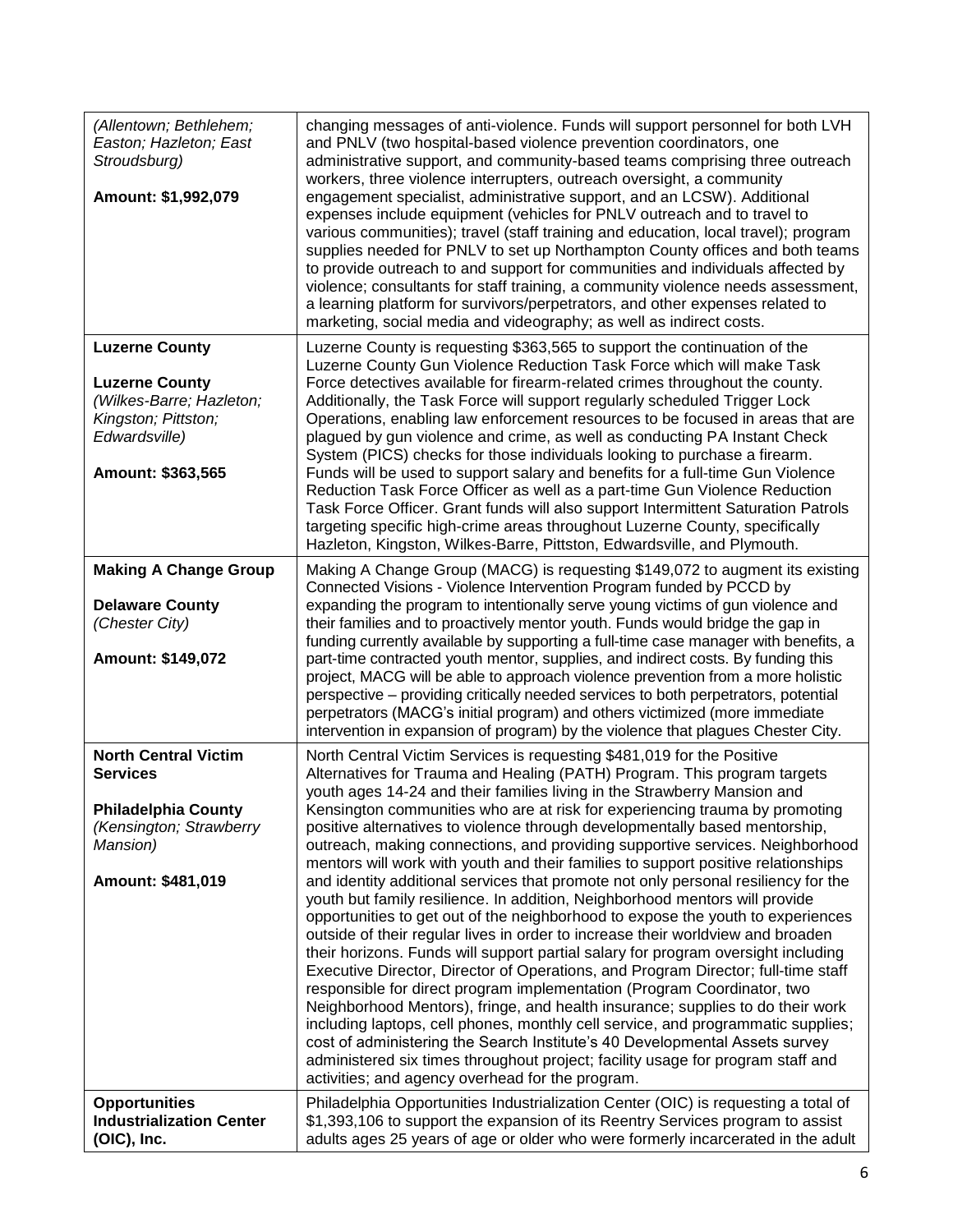| <b>Philadelphia County</b><br>(Philadelphia)<br>Amount: \$1,393,106                                                                                            | criminal justice system and released from prison or jail within 180 days of<br>program enrollment. Funds will be used to support adults (male and female) with<br>a history of involvement in the adult criminal justice system acquire industry-<br>recognized credentials, obtain and retain living wage jobs and remain free of<br>criminal justice system involvement. This includes covering the cost of<br>Occupational Skills Trainings; Supportive and Emergency Services; Legal<br>Services; Participant Stipends & Incentives; Program Supplies; Staff<br>Professional Development; Program Marketing/Advertising; as well as<br>Occupancy for Program/ Office Space. Funds will also cover the cost to hire<br>additional program staff to support the program including a Program<br>Coordinator, two Case Managers, an Outreach Coordinator, and an<br>Employment Specialist; and will also include supplies to support their work,<br>including office supplies and laptops. OIC will also budget to cover contractual<br>costs for Domestic Violence/ Trauma & Abuse Specialists and Licensed<br>Therapists. 20% of the Program Director for Reentry will be charged to this<br>program and 10% of the Controller, along with other indirect costs. |
|----------------------------------------------------------------------------------------------------------------------------------------------------------------|--------------------------------------------------------------------------------------------------------------------------------------------------------------------------------------------------------------------------------------------------------------------------------------------------------------------------------------------------------------------------------------------------------------------------------------------------------------------------------------------------------------------------------------------------------------------------------------------------------------------------------------------------------------------------------------------------------------------------------------------------------------------------------------------------------------------------------------------------------------------------------------------------------------------------------------------------------------------------------------------------------------------------------------------------------------------------------------------------------------------------------------------------------------------------------------------------------------------------------------------------------------------|
| <b>Philadelphia Department</b><br>of Public Health                                                                                                             | The Philadelphia Department of Public Health is requesting \$719,019 to support<br>a newly formed collaborative of hospital-based violence intervention programs.<br>Philadelphia has six level 1 trauma centers which vary in the availability of                                                                                                                                                                                                                                                                                                                                                                                                                                                                                                                                                                                                                                                                                                                                                                                                                                                                                                                                                                                                                 |
| <b>Philadelphia County</b><br>(Philadelphia)                                                                                                                   | hospital-based violence intervention programs (HVIPs). Funds will support the<br>formation of a team with the singular aim of increasing recruitment for<br>individuals injured by a gun by tracking numbers of eligible patients citywide and                                                                                                                                                                                                                                                                                                                                                                                                                                                                                                                                                                                                                                                                                                                                                                                                                                                                                                                                                                                                                     |
| Amount: \$719,019                                                                                                                                              | developing a central recruitment and referral strategy. This includes direct<br>funding for programs to support the expansion of their work of recruitment and<br>data collection. The Project Manager will oversee coordination between HVIPs<br>and implementation of best practices by working directly with program leads and<br>violence intervention specialists. A Data Analyst will track data from programs<br>and city sources regarding engagement, enrollment, and outcomes. They will be<br>supervised by the Injury Prevention Program Manager and Senior<br>Epidemiologist tasked with monitoring citywide trends in violent injury and<br>overseeing dissemination of the collaborative findings to all stakeholders,<br>including the national HVIP network. A citywide, centralized effort to facilitate<br>timely support of those with injury from firearm violence has potential to not only<br>reduce subsequent exposure to violence, but also to increase access to mental<br>health support, employment, legal support, and other services. Centralizing this<br>effort allows for data sharing, tracking of relevant outcomes, and implementation<br>of best practices across institutions.                                              |
| <b>Temple University</b><br><b>Hospital Trauma</b><br><b>Department</b>                                                                                        | Temple University Hospital, Inc. is requesting up to \$961,500 to support the<br>implementation of the Comprehensive Response to Violence (CRV) project, a<br>hospital-based violence intervention program that will aim to mitigate the effects<br>of community violence by: 1) supporting violently-injured patients' emotional                                                                                                                                                                                                                                                                                                                                                                                                                                                                                                                                                                                                                                                                                                                                                                                                                                                                                                                                  |
| <b>Philadelphia County</b><br>(Nicetown-Tioga;                                                                                                                 | needs immediately following their victimization, 2) quickly linking them to a<br>broad network of victim service agencies, and 3) providing them high-quality                                                                                                                                                                                                                                                                                                                                                                                                                                                                                                                                                                                                                                                                                                                                                                                                                                                                                                                                                                                                                                                                                                      |
| Kensington; Strawberry<br>Mansion; Hunting Park;<br>Fairhill)                                                                                                  | mental health services. Funds from the two-year grant will cover the salary and<br>benefits for three full-time hospital-based Victim Advocates, two part-time<br>hospital-based Victim Advocates, and one dedicated Trauma Psychologist;<br>support training costs for the Victim Advocates; and include supplies to support                                                                                                                                                                                                                                                                                                                                                                                                                                                                                                                                                                                                                                                                                                                                                                                                                                                                                                                                      |
| Amount: \$961,500                                                                                                                                              | their work, including a laptop computer.                                                                                                                                                                                                                                                                                                                                                                                                                                                                                                                                                                                                                                                                                                                                                                                                                                                                                                                                                                                                                                                                                                                                                                                                                           |
| University of<br>Pennsylvania - Penn<br><b>Injury Science Center</b><br>(PISC)<br><b>Philadelphia County</b><br>(West Philadelphia;<br>Southwest Philadelphia) | The PISC, Penn Trauma, and strategic community partners request \$1,267,032<br>to develop and evaluate a collective impact partnership to support community-<br>engaged, evidence-based violence prevention in West/Southwest Philadelphia.<br>This includes (1) convening the PHIGHT network (Philadelphia's Hub to reduce<br>Interpersonal Violence, Gun Violence, Homicide and Trauma) to align a<br>collective vision, shared metrics, and mutually reinforcing activities; (2)<br>identifying a cohort of 40-65 adults and young adults at highest risk for future<br>involvement in gun violence for focused intervention using data systems (i.e.                                                                                                                                                                                                                                                                                                                                                                                                                                                                                                                                                                                                           |
|                                                                                                                                                                | Philadelphia CARES, Shooting Dashboard, Penn Trauma registry), the PHIGHT                                                                                                                                                                                                                                                                                                                                                                                                                                                                                                                                                                                                                                                                                                                                                                                                                                                                                                                                                                                                                                                                                                                                                                                          |